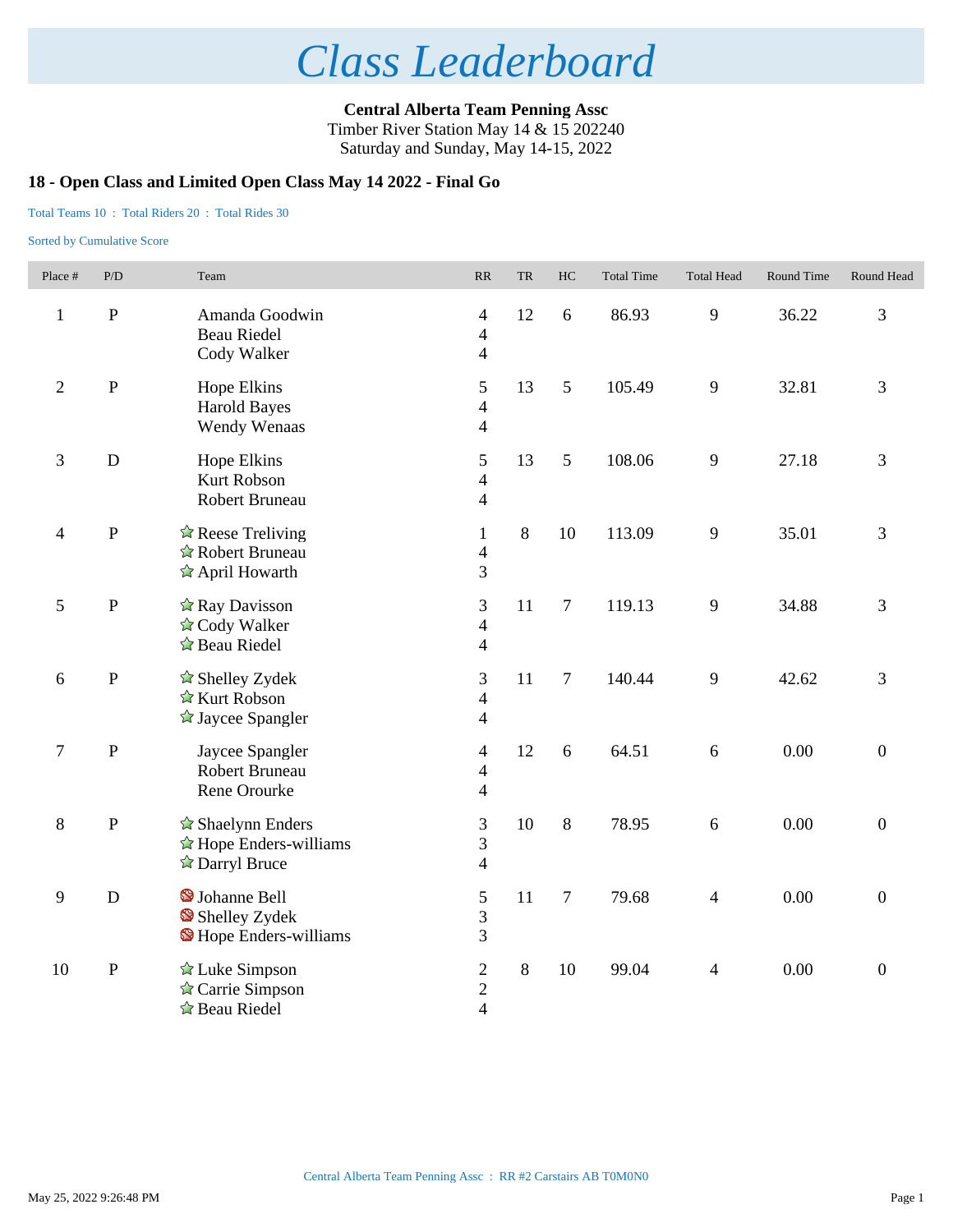**Central Alberta Team Penning Assc** Timber River Station May 14 & 15 202240 Saturday and Sunday, May 14-15, 2022

### **10 - 10 Class With 8 Incentive May 14 2022 - Final Go**

### Total Teams 7 : Total Riders 17 : Total Rides 21

| Place #          | P/D          | Team                                                                                                      | RR                                                           | <b>TR</b> | <b>Total Time</b> | <b>Total Head</b> | Round Time | Round Head       |
|------------------|--------------|-----------------------------------------------------------------------------------------------------------|--------------------------------------------------------------|-----------|-------------------|-------------------|------------|------------------|
| $\mathbf{1}$     | $\mathbf P$  | $\hat{\mathbf{\times}}$ Sandi Feth<br>$\hat{\mathbb{Z}}$ Rob Fritz<br>$\triangle$ Jessica Tyrrell         | $\frac{3}{3}$<br>$\overline{2}$                              | 8         | 107.04            | 9                 | 42.19      | 3                |
| $\overline{2}$   | ${\bf P}$    | $\triangle$ Serenity Enders<br>$\hat{\mathbb{Z}}$ Hope Enders-williams<br>$\triangle$ Shaelynn Enders     | $\overline{c}$<br>$\frac{3}{3}$                              | 8         | 113.25            | 9                 | 34.48      | 3                |
| $\mathfrak{Z}$   | ${\bf P}$    | $\hat{\mathbb{Z}}$ Dana Cleghorn<br>$\hat{z}$ Rob Fritz<br>$\hat{\mathbb{Z}}$ Kevin Megillicky            | $\overline{c}$<br>$\frac{3}{2}$                              | $\tau$    | 123.83            | 9                 | 51.46      | 3                |
| $\overline{4}$   | $\mathbf P$  | $\hat{\mathbb{Z}}$ Bob Bolin<br>Mason Cockx<br>$\hat{\mathbb{Z}}$ Ron Scott                               | $\begin{array}{c} 3 \\ 2 \\ 3 \end{array}$                   | 8         | 124.84            | 9                 | 49.67      | 3                |
| 5                | $\, {\bf P}$ | $\hat{\mathbb{Z}}$ Brad Richardson<br>$\hat{\mathbb{Z}}$ Ray Davisson<br>$\hat{\mathbb{Z}}$ Anne Davisson | 4<br>$\overline{3}$<br>$\mathbf{1}$                          | 8         | 133.19            | 9                 | 39.83      | 3                |
| $\sqrt{6}$       | ${\bf P}$    | <b>Shaelynn Enders</b><br>Hope Enders-williams<br>Darryl Bruce                                            | $\mathfrak{Z}$<br>$\overline{3}$<br>$\overline{\mathcal{L}}$ | 10        | 64.92             | 6                 | $0.00\,$   | $\boldsymbol{0}$ |
| $\boldsymbol{7}$ | ${\bf P}$    | <b>Brad Richardson</b><br>Shelley Zydek<br>Chuck Mcneil                                                   | 4<br>$\frac{3}{3}$                                           | 10        | 92.68             | 6                 | 0.00       | $\boldsymbol{0}$ |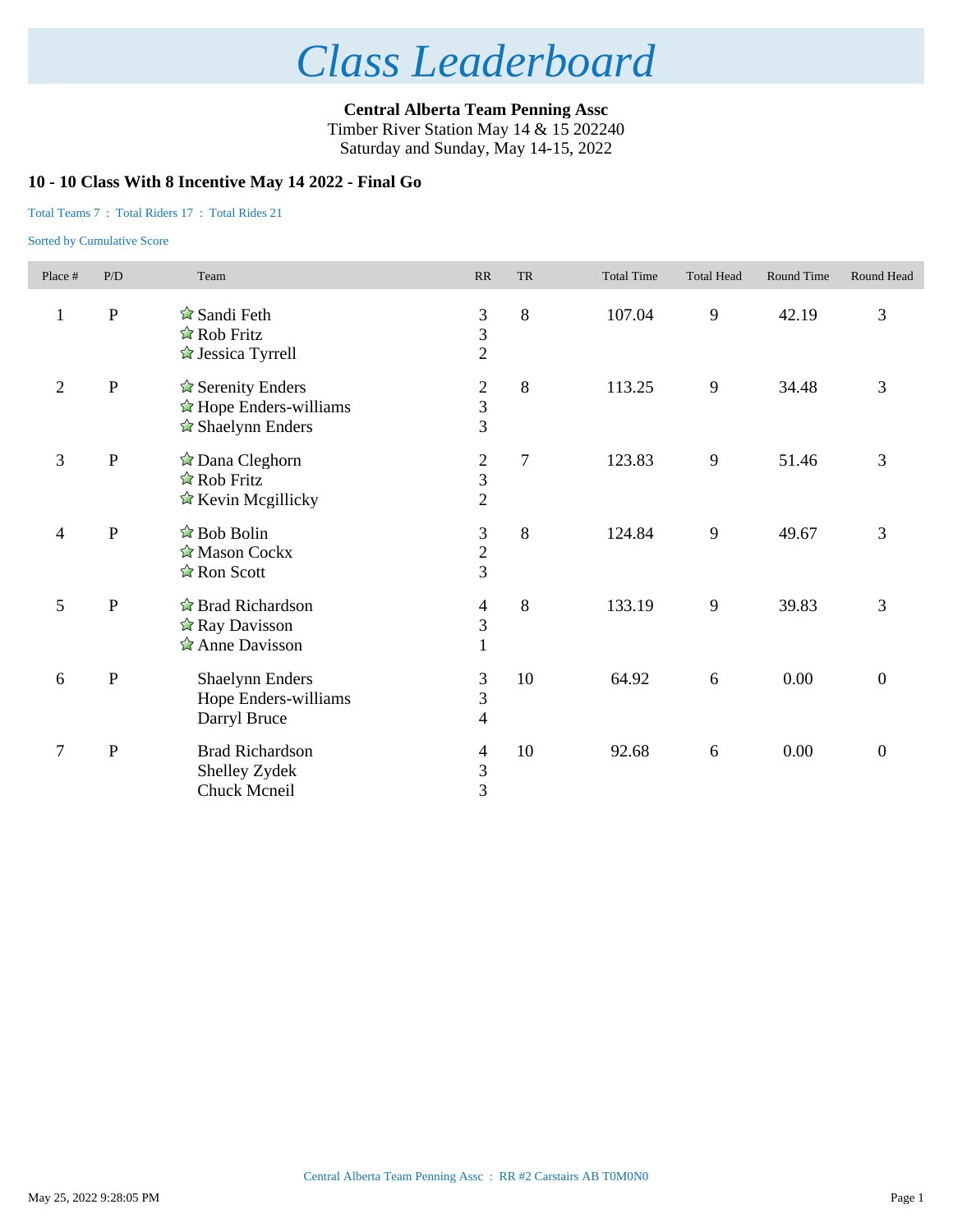**Central Alberta Team Penning Assc** Timber River Station May 14 & 15 202240 Saturday and Sunday, May 14-15, 2022

## **7 - 7 Class May 14 2022 - Final Go**

### Total Teams 7 : Total Riders 18 : Total Rides 21

| Place #        | P/D       | Team                                                     | RR                                                          | <b>TR</b> | <b>Total Time</b> | <b>Total Head</b> | Round Time | Round Head       |
|----------------|-----------|----------------------------------------------------------|-------------------------------------------------------------|-----------|-------------------|-------------------|------------|------------------|
| $\mathbf{1}$   | ${\bf P}$ | Carrie Simpson<br>Luke Simpson<br>Ray Davisson           | $\boldsymbol{2}$<br>$\frac{2}{3}$                           | $\tau$    | 130.20            | 9                 | 43.22      | 3                |
| $\mathfrak{2}$ | ${\bf P}$ | Kevin Mcgillicky<br><b>Randy Bruce</b><br>Rene Orourke   | $\mathbf{2}$<br>$\mathbf{1}$<br>$\overline{\mathcal{A}}$    | $\tau$    | 133.08            | 8                 | 29.30      | 3                |
| $\overline{3}$ | ${\bf P}$ | <b>Shanon Hines</b><br>Kim Brenda<br>Emma Shultz         | $\mathfrak{2}$<br>$\overline{\mathbf{3}}$<br>$\overline{2}$ | $\tau$    | 149.15            | $\tau$            | 56.97      | $\overline{2}$   |
| $\overline{4}$ | ${\bf P}$ | <b>Kurt Robson</b><br>Allyson Conklin<br>Jessica Tyrrell | 4<br>$\mathbf{1}$<br>$\overline{c}$                         | $\tau$    | 79.51             | 6                 | 0.00       | $\boldsymbol{0}$ |
| 5              | ${\bf P}$ | Daren Schwieger<br>Sharon Schwieger<br>Emma Shultz       | $\mathfrak{Z}$<br>$\frac{2}{2}$                             | $\tau$    | 83.55             | 6                 | 0.00       | $\boldsymbol{0}$ |
| 6              | ${\bf P}$ | Sandra Frampton<br><b>Harold Bayes</b><br>Anne Davisson  | $\mathfrak{2}$<br>$\overline{\mathcal{L}}$<br>$\mathbf{1}$  | $\tau$    | 96.30             | 6                 | 0.00       | $\boldsymbol{0}$ |
| $\tau$         | ${\bf P}$ | Rene Orourke<br>Jessica Tyrrell<br>Helen Tyrell          | 4<br>$\frac{2}{1}$                                          | $\tau$    | 98.39             | 5                 | 0.00       | $\boldsymbol{0}$ |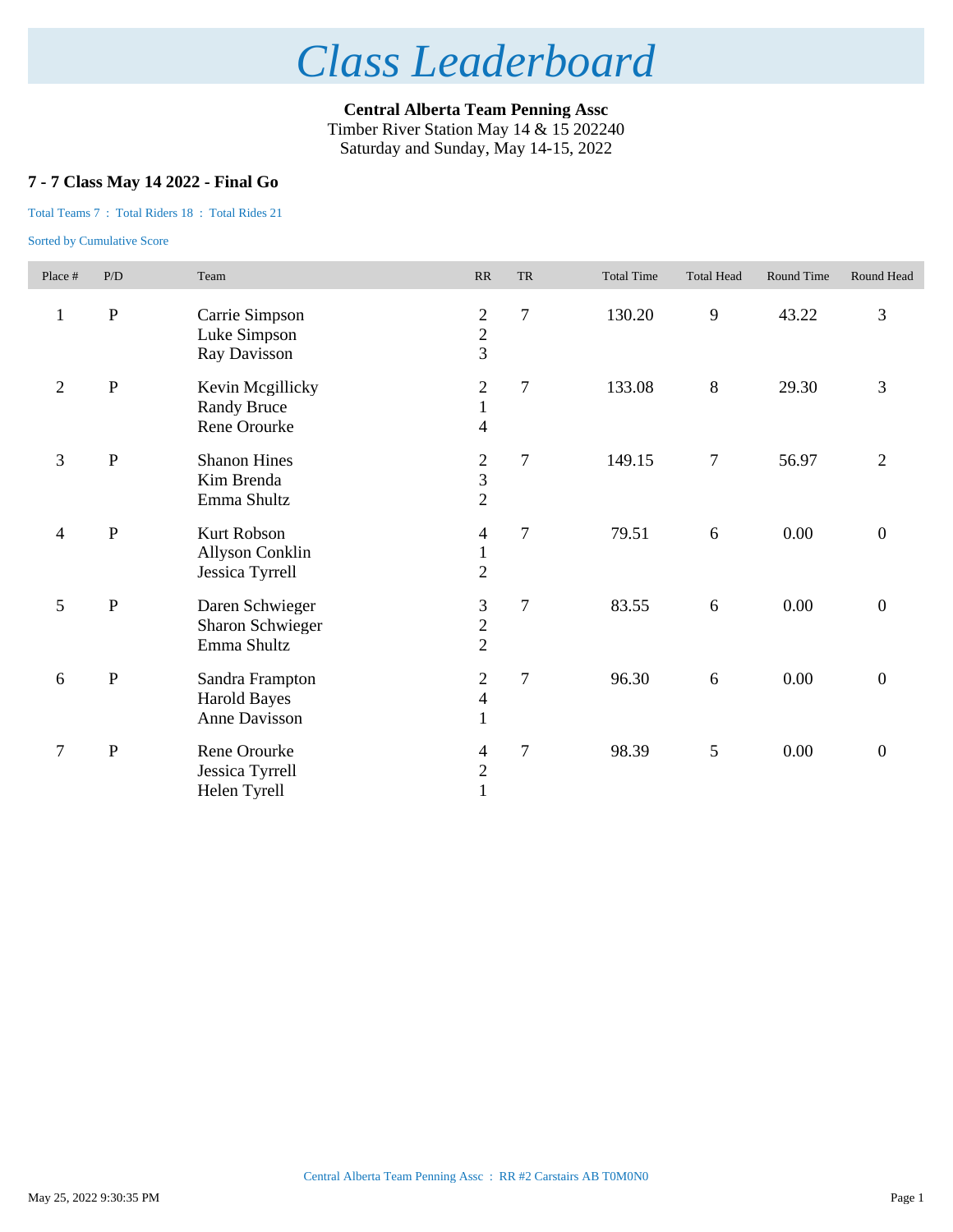**Central Alberta Team Penning Assc** Timber River Station May 14 & 15 202240 Saturday and Sunday, May 14-15, 2022

## **5 - 5 Class May 14 2022 - Final Go**

### Total Teams 10 : Total Riders 22 : Total Rides 30

| Place #        | P/D            | Team                                                            | $\ensuremath{\mathsf{RR}}\xspace$                | TR             | <b>Total Time</b> | <b>Total Head</b> | Round Time | Round Head       |
|----------------|----------------|-----------------------------------------------------------------|--------------------------------------------------|----------------|-------------------|-------------------|------------|------------------|
| $\mathbf{1}$   | $\, {\bf P}$   | <b>Bob Dennis</b><br>Michelle Dennis<br><b>Shanon Hines</b>     | $\mathbf{1}$<br>$\overline{2}$<br>$\overline{2}$ | 5              | 126.15            | 9                 | 41.15      | $\overline{3}$   |
| $\overline{2}$ | $\overline{P}$ | Michelle Dennis<br><b>Lucas Garrett</b><br><b>Madison Banks</b> | $\sqrt{2}$<br>$\overline{c}$<br>$\mathbf{1}$     | 5              | 131.33            | 9                 | 44.47      | $\overline{3}$   |
| 3              | ${\bf P}$      | Allyson Conklin<br>Kayley Kearney<br>Kay-cee Gallay             | $\mathbf{1}$<br>$\overline{2}$<br>$\mathbf{1}$   | $\overline{4}$ | 140.72            | 9                 | 45.30      | 3                |
| $\overline{4}$ | $\mathbf P$    | <b>Mason Cockx</b><br>Allyson Conklin<br>Sondra Middleton       | $\mathfrak{2}$<br>$\mathbf{1}$<br>$\mathbf{1}$   | $\overline{4}$ | 154.67            | 9                 | 41.96      | 3                |
| $\mathfrak{S}$ | $\, {\bf P}$   | Amy Sawby<br><b>Beckie Nickerson</b><br>Doran Shultz            | $\sqrt{2}$<br>$\overline{2}$<br>$\mathbf{1}$     | 5              | 156.50            | $8\,$             | 61.15      | $\overline{2}$   |
| 6              | $\, {\bf P}$   | Dale Lattery<br><b>Beckie Nickerson</b><br>Helen Tyrell         | $\overline{2}$<br>$\overline{c}$<br>$\mathbf{1}$ | 5              | 171.15            | $8\,$             | 66.70      | $\overline{2}$   |
| $\tau$         | $\mathbf P$    | <b>Shanon Hines</b><br>Emma Shultz<br>Anne Davisson             | $\overline{2}$<br>$\overline{2}$<br>$\mathbf{1}$ | 5              | 174.58            | $8\,$             | 72.52      | $\overline{2}$   |
| $8\,$          | $\, {\bf P}$   | Tom Williams<br>Joyce Enders<br><b>Lucas Garrett</b>            | $\mathbf{1}$<br>$\sqrt{2}$<br>$\overline{2}$     | 5              | 164.40            | $\tau$            | 61.88      | $\mathbf{1}$     |
| 9              | $\, {\bf P}$   | Hope Enders-williams<br>Vanessa Morriss<br>Tom Williams         | 3<br>$\boldsymbol{0}$<br>$\mathbf{1}$            | $\overline{4}$ | 107.49            | 6                 | 0.00       | $\boldsymbol{0}$ |
| 10             | ${\bf P}$      | <b>Steve Vallance</b><br><b>Shanon Hines</b><br>Doran Shultz    | $\sqrt{2}$<br>$\overline{c}$<br>$\mathbf{1}$     | $\sqrt{5}$     | 111.89            | $\sqrt{6}$        | 0.00       | $\boldsymbol{0}$ |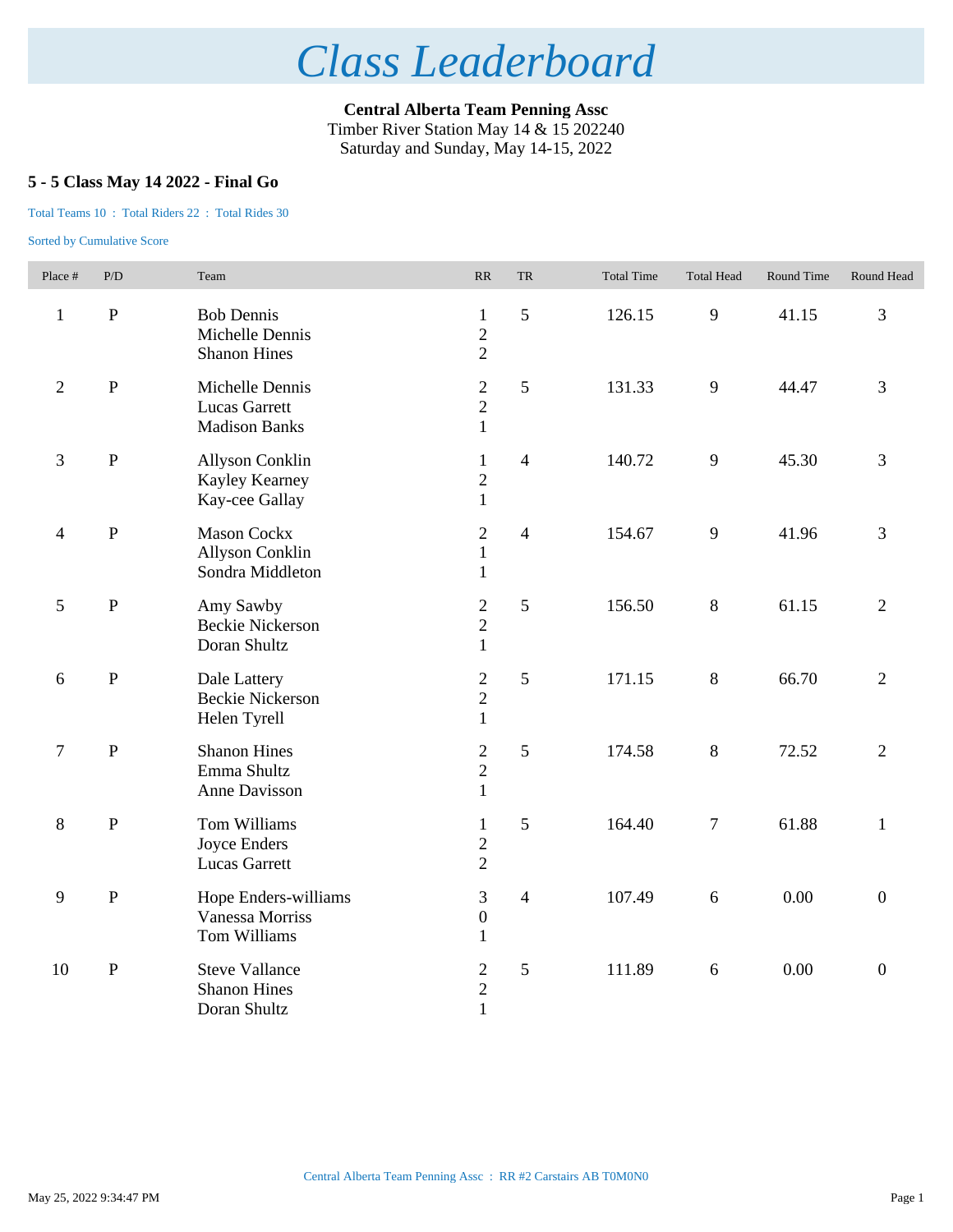**Central Alberta Team Penning Assc** Timber River Station May 14 & 15 202240 Saturday and Sunday, May 14-15, 2022

### **11 - 3 Plus Class May 14 2022 - Final Go**

### Total Teams 13 : Total Riders 23 : Total Rides 39

| Place #                  | P/D          | Team                                                                | $\ensuremath{\mathsf{RR}}\xspace$                        | TR         | <b>Total Time</b> | <b>Total Head</b> | Round Time | Round Head       |
|--------------------------|--------------|---------------------------------------------------------------------|----------------------------------------------------------|------------|-------------------|-------------------|------------|------------------|
| $\mathbf{1}$             | ${\bf P}$    | Codi Hewlett<br><b>Allyson Conklin</b><br>Rene Orourke              | $\mathbf{1}$<br>$\mathbf{1}$<br>$\overline{\mathcal{L}}$ | 6          | 105.23            | $\mathfrak{S}$    | 44.42      | 3                |
| $\overline{c}$           | ${\bf P}$    | Robert Bruneau<br>Julia Vallance<br><b>Maddy Vallance</b>           | 4<br>$\mathbf{1}$<br>$\mathbf{1}$                        | 6          | 127.42            | $\overline{4}$    | 53.42      | 3                |
| 3                        | $\, {\bf P}$ | Julia Vallance<br><b>Madison Banks</b><br>Daren Schwieger           | 1<br>$\mathbf{1}$<br>3                                   | 5          | 114.41            | $\mathfrak{Z}$    | 75.00      | $\boldsymbol{0}$ |
| $\overline{\mathcal{A}}$ | $\, {\bf P}$ | <b>Clayton Bruce</b><br>Helen Tyrell<br>Darryl Bruce                | $\mathbf{1}$<br>$\mathbf{1}$<br>$\overline{\mathbf{4}}$  | 6          | 134.41            | $\mathfrak{Z}$    | 75.00      | $\boldsymbol{0}$ |
| 5                        | ${\bf P}$    | Cody Walker<br>Joelle Hart<br>Vanessa Morriss                       | 4<br>$\mathbf{1}$<br>$\boldsymbol{0}$                    | 5          | 141.05            | 3                 | 75.00      | $\boldsymbol{0}$ |
| 6                        | $\, {\bf P}$ | <b>Maddy Vallance</b><br>Sondra Middleton<br><b>Brad Richardson</b> | $\mathbf{1}$<br>$\mathbf{1}$<br>$\overline{\mathcal{L}}$ | 6          | 139.52            | $\mathbf{2}$      | 64.52      | $\overline{2}$   |
| 7                        | $\, {\bf P}$ | Sondra Middleton<br>Kay-cee Gallay<br>Robert Bruneau                | $\mathbf{1}$<br>$\mathbf{1}$<br>$\overline{\mathcal{L}}$ | 6          | 142.71            | $\sqrt{2}$        | 75.00      | $\boldsymbol{0}$ |
| 8                        | $\mathbf{P}$ | <b>Bailee O'rourke</b><br>Vanessa Morriss<br>Amanda Goodwin         | $\mathbf{1}$<br>$\boldsymbol{0}$<br>4                    | 5          | 150.00            | $\boldsymbol{0}$  | 75.00      | $\boldsymbol{0}$ |
| 8                        | $\, {\bf P}$ | Kay-cee Gallay<br><b>Randy Bruce</b><br>Jaycee Spangler             | $\mathbf{1}$<br>$\mathbf{1}$<br>4                        | 6          | 150.00            | $\boldsymbol{0}$  | 75.00      | $\boldsymbol{0}$ |
| 8                        | ${\bf P}$    | <b>Madison Banks</b><br>Beau Riedel<br><b>Clayton Bruce</b>         | $\mathbf{1}$<br>$\overline{4}$<br>$\mathbf{1}$           | $\sqrt{6}$ | 150.00            | $\boldsymbol{0}$  | 75.00      | $\boldsymbol{0}$ |
| 8                        | ${\bf P}$    | Rene Orourke<br><b>Bailee O'rourke</b><br><b>Randy Bruce</b>        | 4<br>$\mathbf{1}$<br>$\mathbf{1}$                        | 6          | 150.00            | $\boldsymbol{0}$  | 75.00      | $\boldsymbol{0}$ |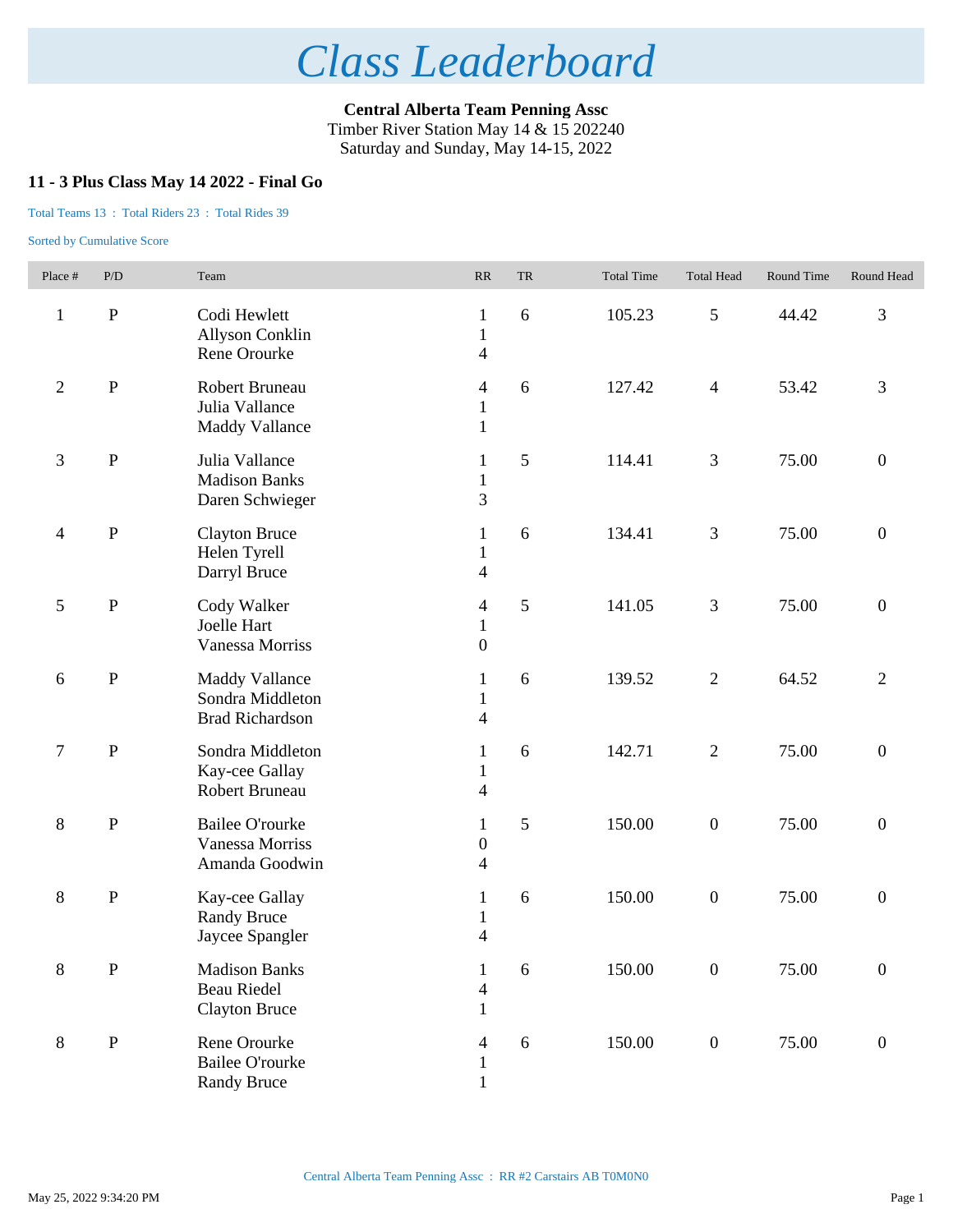## **11 - 3 Plus Class May 14 2022 - Final Go**

Total Teams 13 : Total Riders 23 : Total Rides 39

| Place # | P/D | Team                                            | RR             | <b>TR</b> | <b>Total Time</b> | <b>Total Head</b> | Round Time | Round Head  |
|---------|-----|-------------------------------------------------|----------------|-----------|-------------------|-------------------|------------|-------------|
| 8       | P   | Helen Tyrell<br>Codi Hewlett<br>Jaycee Spangler | $\overline{4}$ | 6         | 150.00            | $\overline{0}$    | 75.00      | $\mathbf 0$ |
| 8       | P   | Allyson Conklin<br>Joelle Hart<br>Hope Elkins   |                |           | 150.00            | $\overline{0}$    | 75.00      |             |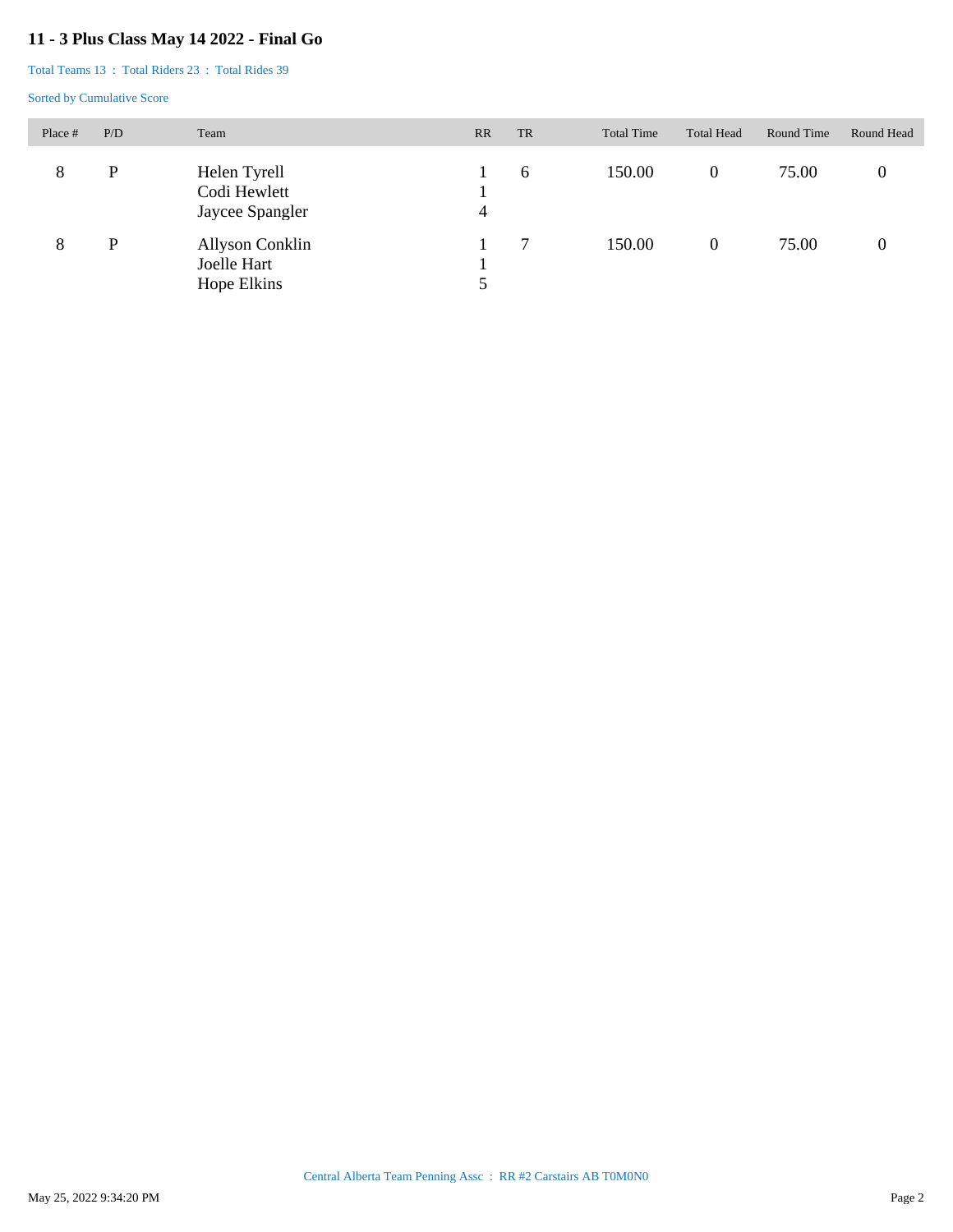**Central Alberta Team Penning Assc** Timber River Station May 14 & 15 202240 Saturday and Sunday, May 14-15, 2022

### **20 - Junior Youth Class May 14 2022 - Final Go**

#### Total Teams 6 : Total Riders 10 : Total Rides 18

| Place #        | P/D          | Team                                                              | RR                                | <b>TR</b> | <b>Total Time</b> | <b>Total Head</b> | Round Time | Round Head       |
|----------------|--------------|-------------------------------------------------------------------|-----------------------------------|-----------|-------------------|-------------------|------------|------------------|
| $\mathbf{1}$   | ${\bf P}$    | <b>Bailee O'rourke</b><br><b>Maddy Vallance</b><br>Amanda Goodwin | $\mathbf{1}$<br>$\mathbf{1}$<br>4 | 6         | 122.87            | 3                 | 60.39      | $\overline{2}$   |
| $\overline{c}$ | $\, {\bf P}$ | Amanda Goodwin<br><b>Clark Vallance</b><br>Isabella Cramer        | 4<br>$\mathbf{1}$<br>$\mathbf{1}$ | 6         | 150.00            | $\boldsymbol{0}$  | 75.00      | $\overline{0}$   |
| $\overline{2}$ | $\, {\bf P}$ | Rene Orourke<br><b>Bailee O'rourke</b><br><b>Randy Bruce</b>      | 4<br>$\perp$                      | 6         | 150.00            | $\boldsymbol{0}$  | 75.00      | $\boldsymbol{0}$ |
| $\mathfrak{2}$ | ${\bf P}$    | <b>Clark Vallance</b><br><b>Clayton Bruce</b><br>Darryl Bruce     | $\perp$<br>$\mathbf{1}$<br>4      | 6         | 150.00            | $\boldsymbol{0}$  | 75.00      | $\boldsymbol{0}$ |
| $\overline{2}$ | $\, {\bf P}$ | <b>Randy Bruce</b><br><b>Clayton Bruce</b><br>Darryl Bruce        | 1<br>$\mathbf{1}$<br>4            | 6         | 150.00            | $\boldsymbol{0}$  | 75.00      | $\overline{0}$   |
| $\overline{2}$ | ${\bf P}$    | Isabella Cramer<br><b>Maddy Vallance</b><br>Cody Walker           | $\mathbf{1}$<br>$\mathbf{1}$<br>4 | 6         | 150.00            | $\boldsymbol{0}$  | 75.00      | $\overline{0}$   |